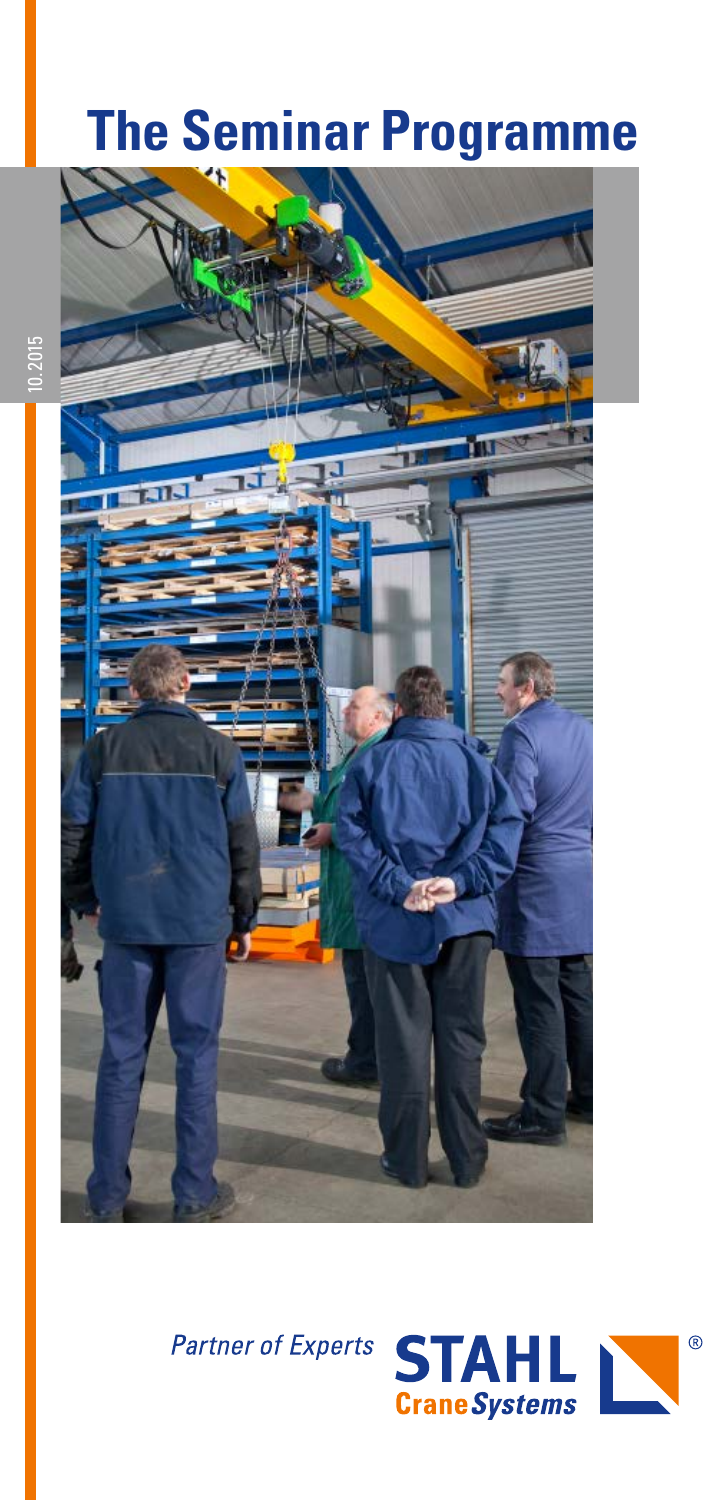# The Seminar Programme

### Support

Seminars offered

#### **Product seminars**

Chain hoist

Wire rope hoist

Wire rope and chain hoist

#### **Specialised seminars**

Fundamentals of explosion protection

Explosion-protected hoists

**Organisation** 

**Contact** 

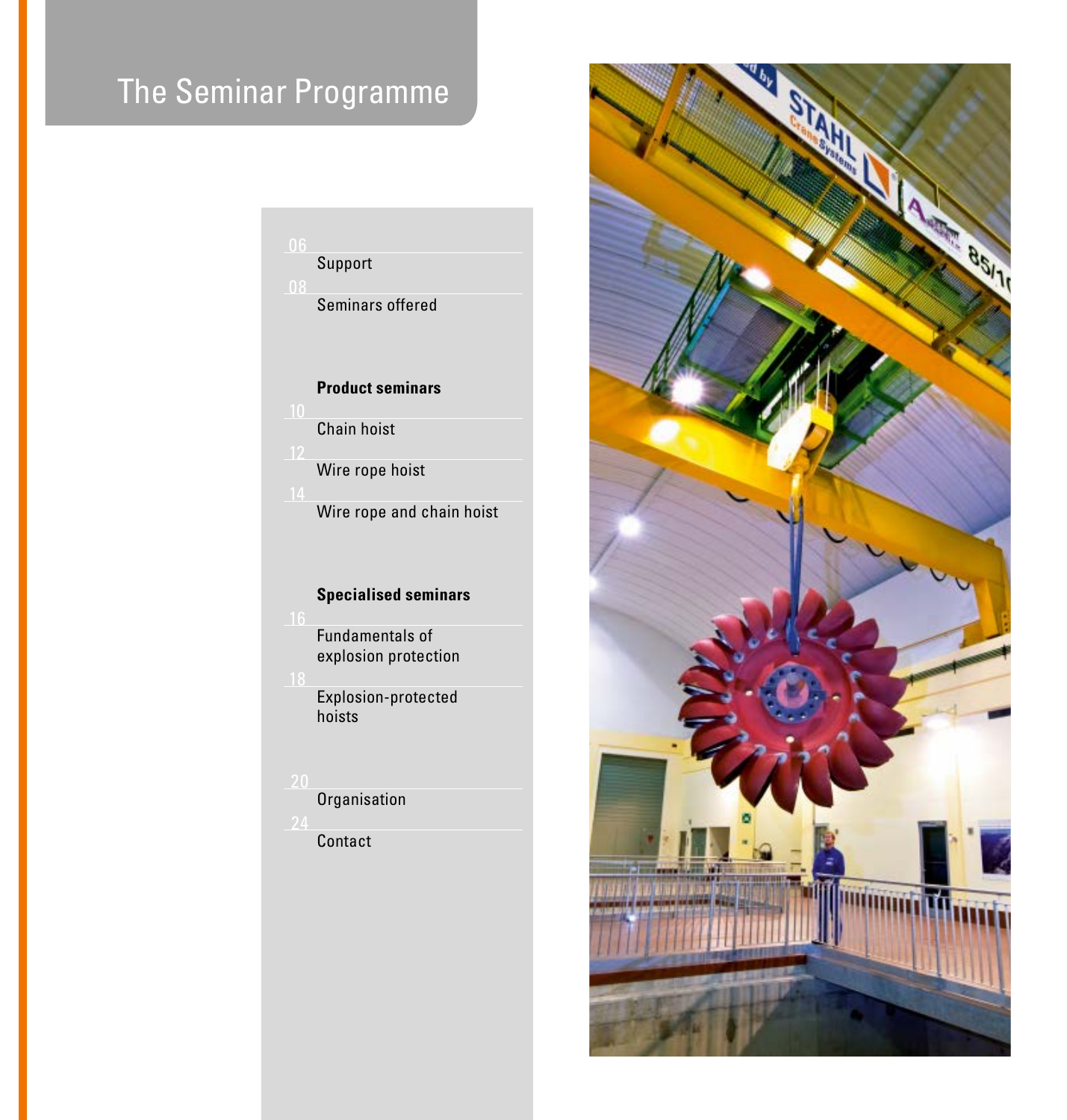- People are a company's most valuable capital, so investing in your staff's qualification is the sensible thing to do. In STAHL CraneSystems you have a competent partner at your side. You can rely absolutely on our many years of expertise and our practical approach.
- For the knowledge you gain from us comes directly from a manufacturer of hoist technology and crane components. We communicate practical and theoretical knowledge which will stand you in good stead in your day-to-day work. The seminars described here cover all main product groups. However we would also be pleased to base a special programme on your individual specifications and requirements. The training courses can be booked as separate modules or form part of long-term continuing training. A certificate is awarded on completing the seminar.

We look forward to welcoming you!





**STATIST**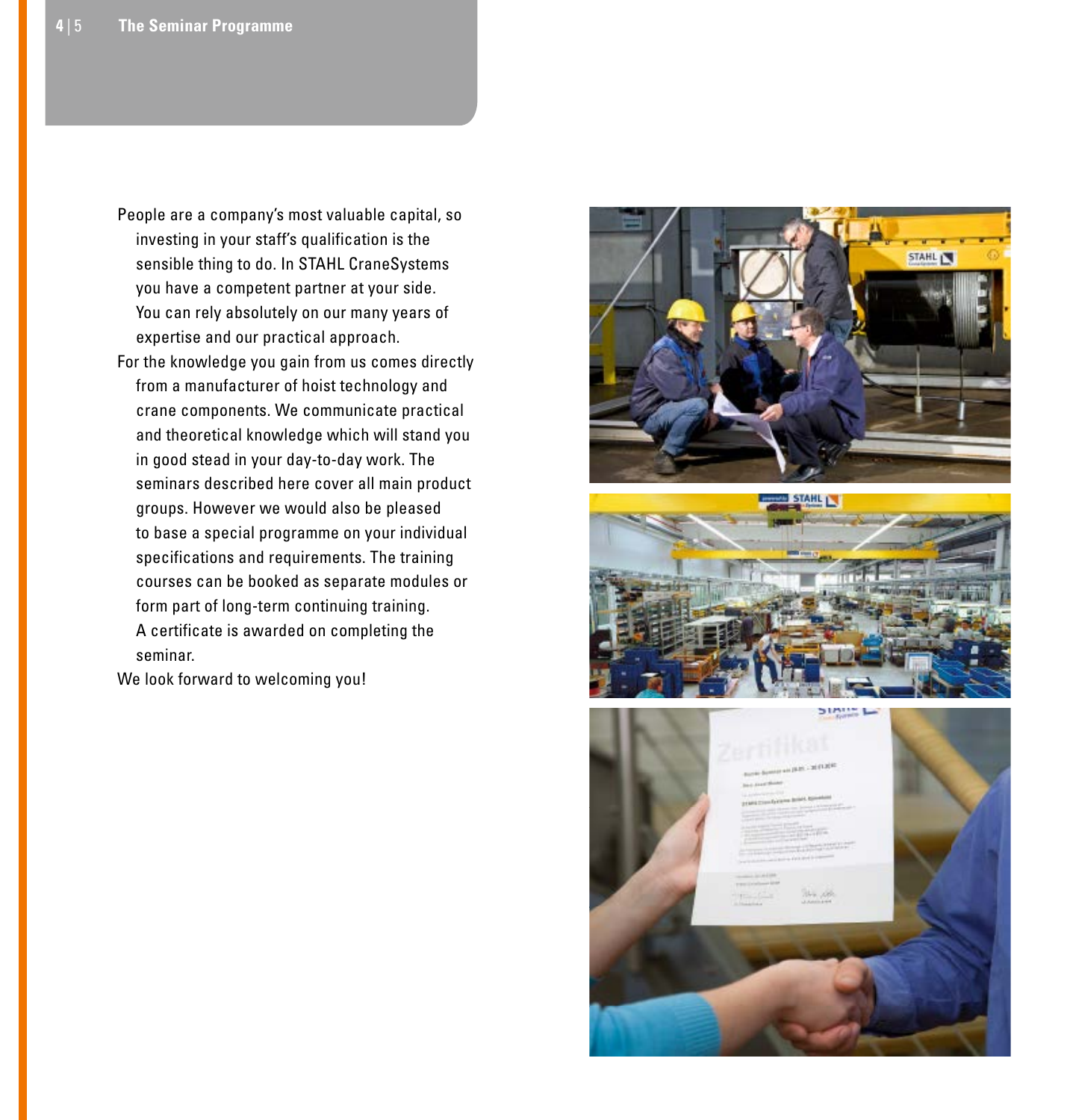### Support

- STAHL CraneSystems can look back on more than 130 years of history. The constant drive for innovation, significant modernisations and receptivity to new aspects are the impetus for our continued development. We have always played a decisive role in drawing up general safety regulations in the field of hoist and crane technology.
- Quality right down to the most minor detail is the standard to which we are committed. Not only as regards crane technology, but as regards customer support too. You will find hoist and crane technology from STAHL CraneSystems all over the world. Developed by engineers and experts, manufactured with the utmost diligence.
- When it comes to sales, we are committed exclusively to capable, professional crane manufacturing partners. You can expect optimum support from them when your individual crane system with components from STAHL CraneSystems is at stake. Consulting and erection of a new system, system-oriented testing and maintenance, modernisation, spare parts supply and training courses. Working together with our subsidiaries and crane manufacturing partners we offer you perfectly coordinated support all over the world.



#### **Training courses**

Our regional crane manufacturing partners are regularly brought up to date with training courses, seminars and information material. You too can profit directly from our expertise. We communicate practical and theoretical knowledge in our own training centre or on your premises. The seminars on offer in the form of single-subject, basic and advanced courses cover all main product groups. However we would also be pleased to match a special programme to your individual specifications and requirements.

#### **Original spare parts**

Our own subsidiaries and numerous partners all around the world ensure reliable spare parts supply and professional assistance on the spot. Even decades after a series has been discontinued we guarantee world-wide prompt original spare parts service right around the clock.

#### **Factory service centre – in action all over the world**

Our factory service centre is a service for our customers: wherever you are we assist your crane or systems manufacturer on site with our experience and expertise whenever he needs us. Up-to-date diagnostic apparatus and condition monitoring systems stand by to support professional service and maintenance work. Not only you, but your system, are in safe hands. You can rely on us.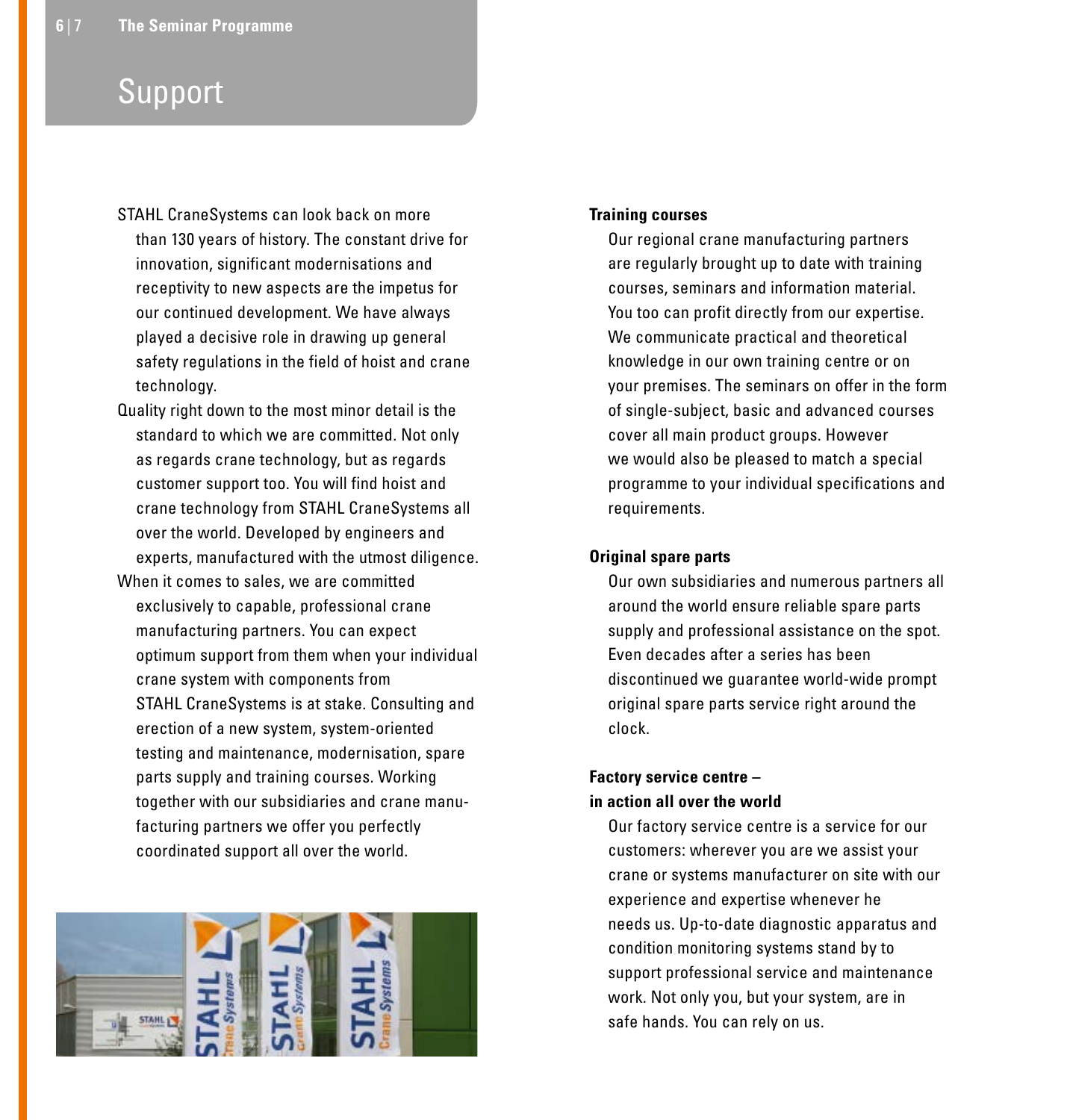### The seminars offered

#### **Product seminars**

#### **Chain hoist**

- **Aimed at: service and maintenance staff**
- **Course content: instruction on chain hoists and** their components, in particular structure, testing in accordance with accident prevention regulations, service and maintenance.

#### **Wire rope hoist**

- **Aimed at: service and maintenance staff**
- Content: instruction on wire rope hoists and their components, in particular structure, testing in accordance with accident prevention regulations, service and maintenance.

#### **Combined wire rope and chain hoist seminar**

- Aimed at: service and maintenance staff
- Course content: instruction on chain and wire rope hoists and their components, in particular structure, testing in accordance with accident prevention regulations, service and maintenance.

#### **We recommend**

Stay on the ball! If it has been more than three years since you visited one of our seminars, we recommend refreshing your knowledge. Then you can be sure that you are always right up to date. **Individual customer seminars** 

#### **Specialised seminars**

#### **Fundamentals of explosion protection**

- **Participants: staff concerned with explosion** protection.
- Course content: specialised knowledged on explosion protection, difference between and marking of components protected against gas and dust explosions.

#### **Explosion-protected hoists**

- $\blacksquare$  Participants: maintenance staff with experience in maintenance and repair of standard hoists.
- Course content: specialised knowledge on explosion protection, maintenance and repair of explosion-protected hoists and components.
- **Preparatory seminar: combined wire rope and** chain hoist seminar

Seminars can also be held on our partners' or customers' premises. Course content and costs to be agreed individually.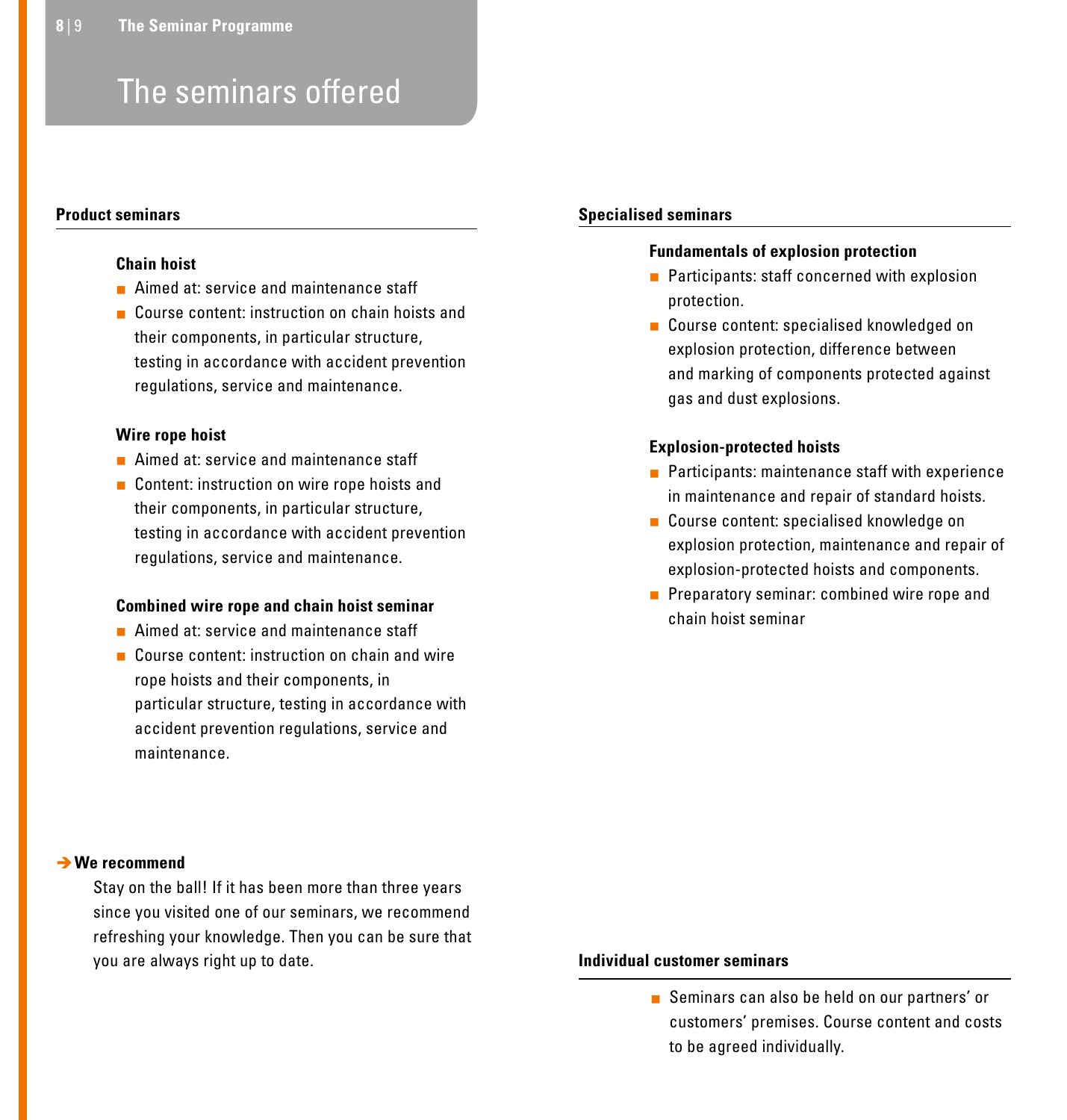## Chain hoist

Well trained specialist staff is the foundation for a high standard of safety in day-to-day work and a prerequisite for the operational availability of your crane system. If a chain hoist should fail, profound understanding of the hoist is necessary to be able to diagnose the fault reliably. The seminar provides instruction on technology, testing, servicing and maintenance of chain hoists with components from STAHL CraneSystems.





#### **Course content**

- Safety information on erection, service and maintenance of materials handling components
- **Theoretical instruction on our chain hoists**
- **Practical work: maintenance and repairs on chain hoists**
- $\blacksquare$  Travel motors: inspection and maintenance
- **Chains: construction, selection, care and replace** ment state of wear
- **Crane tests**

#### **Learning target**

After taking part in this seminar you are able to carry out tests, servicing and maintenance work on our chain hoists and their travel motors.

#### **Participants**

In-house maintenance staff. The requirement for participation is completed vocational training in mechanics or electrics. The number of participants is limited to eight as small groups result in greater learning success.

#### **Venue**

Training centre, Künzelsau plant, or on customer's premises

#### **Date**

Dates on request or at: http://stahlcranes.com/de/support/kundenseminare.php

#### **What we provide**

- **1-day specialist seminar**
- **Midday meal and refreshments**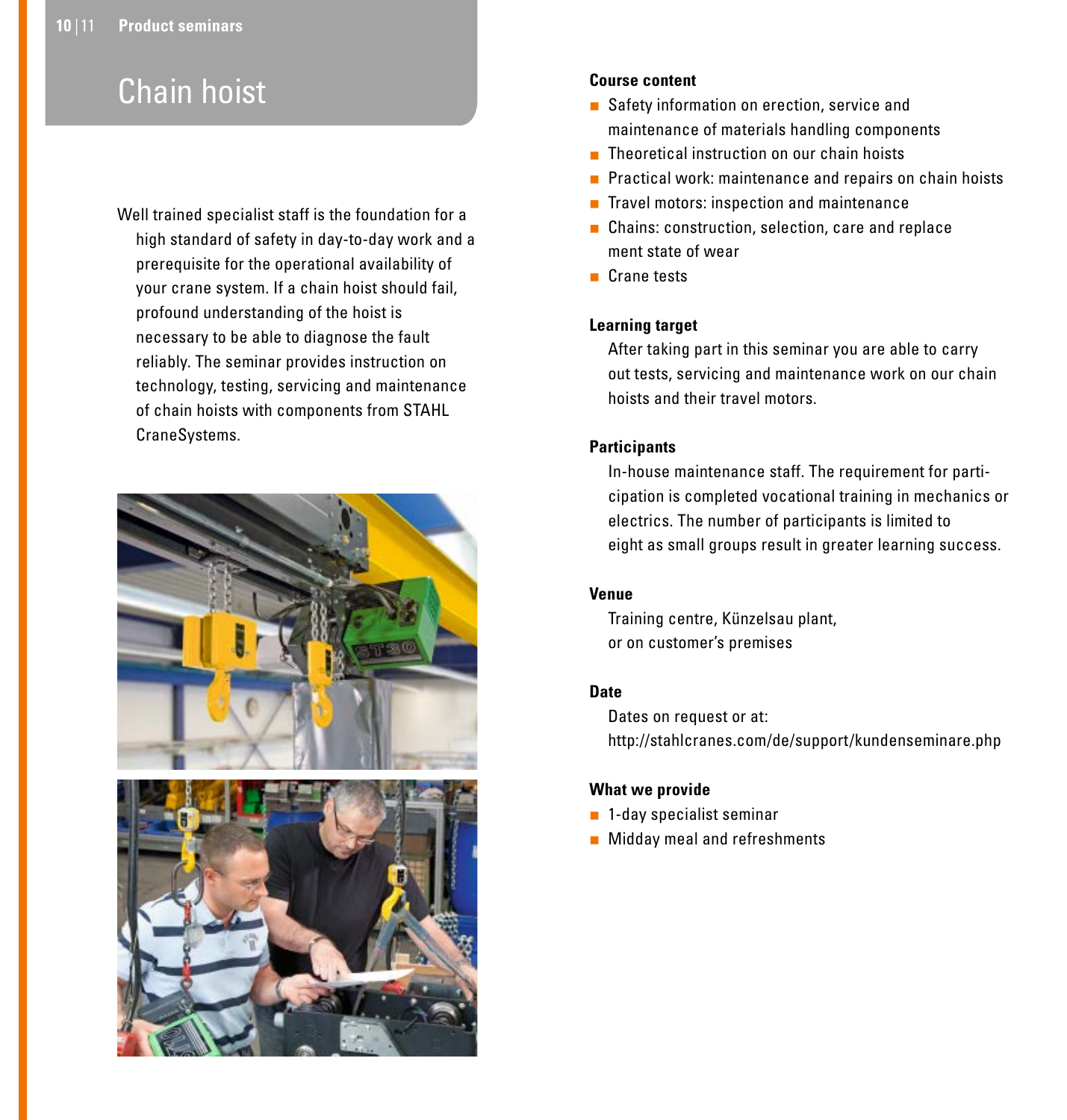## Wire rope hoist

Well trained specialist staff is the foundation for a high standard of safety in day-to-day work and a prerequisite for the operational availability of your crane system. If a wire rope hoist should fail, profound understanding of the hoist is necessary to be able to diagnose the fault reliably. The seminar provides instruction on technology, testing, servicing and maintenance of wire rope hoists with components from STAHL CraneSystems.



#### **Course content**

- Safety information on erection, service and maintenance of materials handling components
- Theoretical instruction on our wire rope hoists
- **Practical work: maintenance and repairs on wire rope** hoists
- $\blacksquare$  Travel motors: inspection and maintenance
- Wire ropes: construction, selection, care and replacement state of wear
- **Crane tests**

#### **Learning target**

After taking part in this seminar you are able to carry out tests, servicing and maintenance work on our wire rope hoists and their travel motors.

#### **Participants**

In-house maintenance staff. The requirement for participation is completed vocational training in mechanics or electrics. The number of participants is limited to eight as small groups result in greater learning success.

#### **Venue**

Training centre, Künzelsau plant, or on customer's premises

#### **Date**

Dates on request or at: http://stahlcranes.com/de/support/kundenseminare.php

#### **What we provide**

- **1-day specialist seminar**
- **Midday meal and refreshments**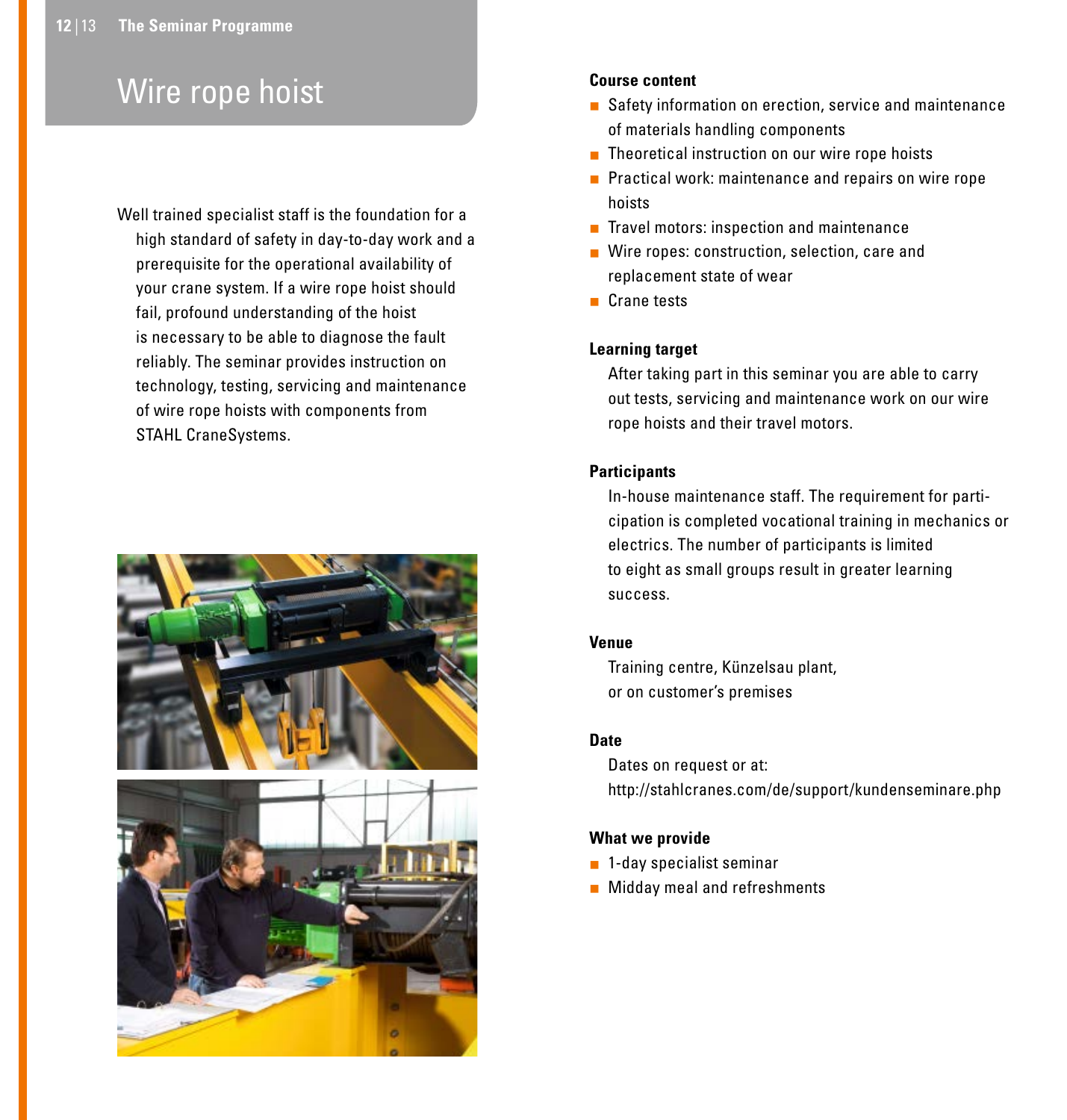## Wire rope and chain hoist

Well trained specialist staff is the foundation for a high standard of safety in day-to-day work and a prerequisite for the operational availability of your crane system. If a wire rope or chain hoist should fail, profound understanding of the hoist is necessary to be able to diagnose the fault reliably. The seminar provides instruction on technology, testing, servicing and maintenance of wire rope and chain hoists with components from STAHL CraneSystems.



#### **Course content**

- Safety information on erection, service and maintenance of materials handling components
- **Theoretical instruction on our wire rope hoists**
- **Practical work: maintenance and repairs on** wire rope hoists
- **Theoretical instruction on our chain hoists**
- **Practical work: maintenance and repairs on chain hoists**
- $\blacksquare$  Travel motors: inspection and maintenance
- Chains and wire ropes: construction, selection, care and replacement state of wear
- Crane tests

#### **Learning target**

After taking part in this seminar you are able to carry out tests, servicing and maintenance work on our chain and wire rope hoists and their travel motors.

#### **Participants**

In-house maintenance staff. The requirement for participation is completed vocational training in mechanics or electrics. The number of participants is limited to eight as small groups result in greater learning success.

#### **Location**

Training centre, Künzelsau plant, or on customer's premises

#### **Date**

Dates on request or at: http://stahlcranes.com/de/support/kundenseminare.php

#### **What we provide**

- **2-day specialist seminar**
- **Midday meals and refreshments**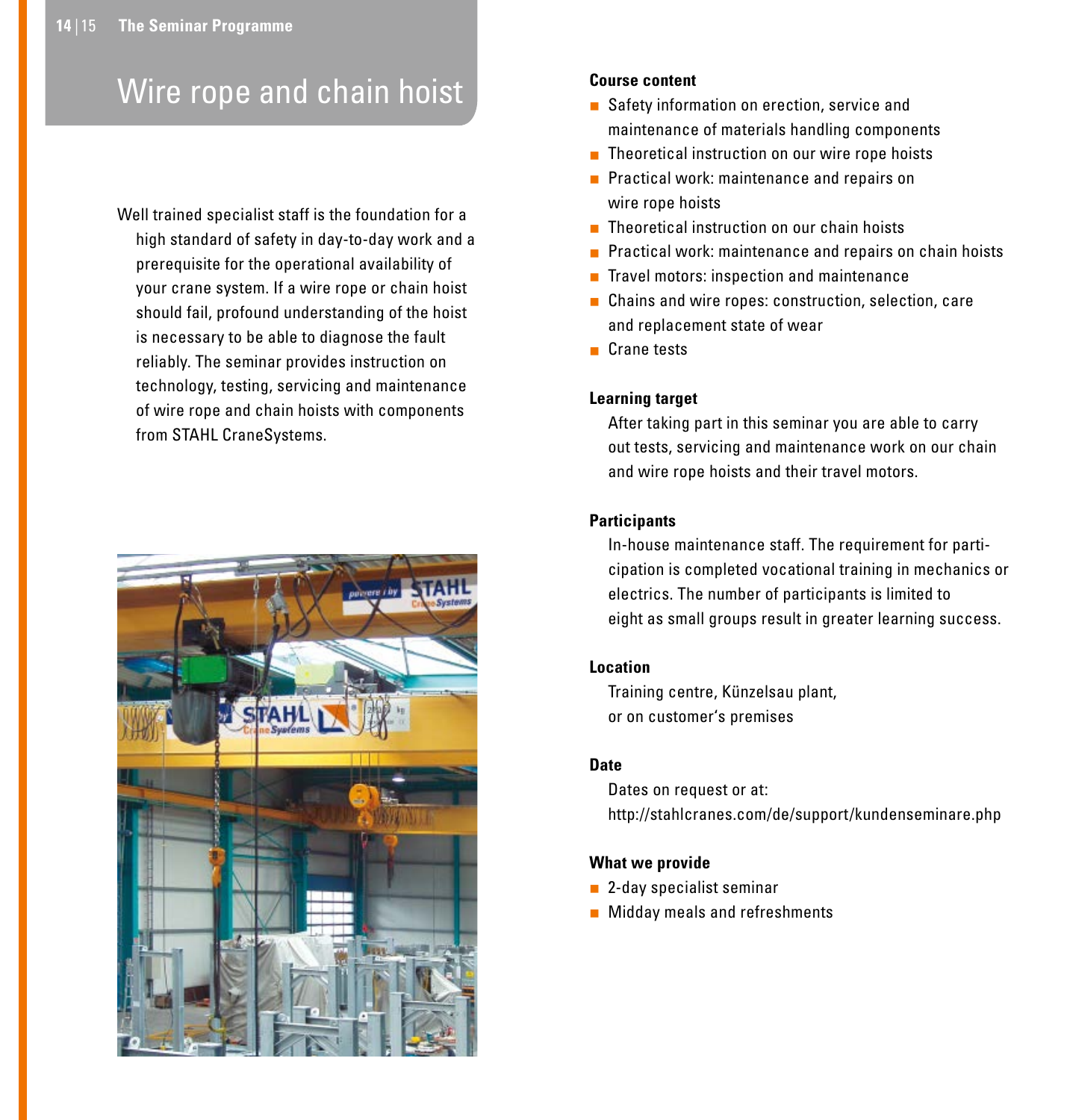### **16** | 17 **Specialised seminars** Fundamentals of explosion protection

Electrical and non-electrical equipment used in potentially explosive atmospheres must be designed in such a way that it cannot become an ignition source. Safety regulations, laws, regulations and standards exist in most states to prevent serious injury and damage to property and the environment. The European Community has created a uniform European explosion protection regulation in the form of the ATEX directives. The training course "Fundamentals of explosion protection" covers these regulations in addition to basic physical principles and information on standards, zones and types of ignition protection.



#### **Content**

- **Fundamentals of explosion protection**
- **Basic physical principles**
- **Integrated explosion protection**
- **European regulations on explosion protection**
- Standards and zone classification
- Gas and dust ignition protection
- **Installation methods**
- $\blacksquare$  Selection of apparatus and marking
- **Conformity assessment**

#### **Learning target**

This seminar provides specialised knowledge relating to explosion protection in compliance with European ATEX directives. After taking part in this seminar, participants are able to differentiate between components protected against gas and dust explosions and to understand their marking conforming to standards.

#### **Participants**

Staff from all departments of a company who are required to address the subject of explosion protection.

#### **Location**

In Künzelsau plant, or as an option on customer's premises

#### **Date**

Dates on request

#### **What we provide**

half-day specialised seminar (theory)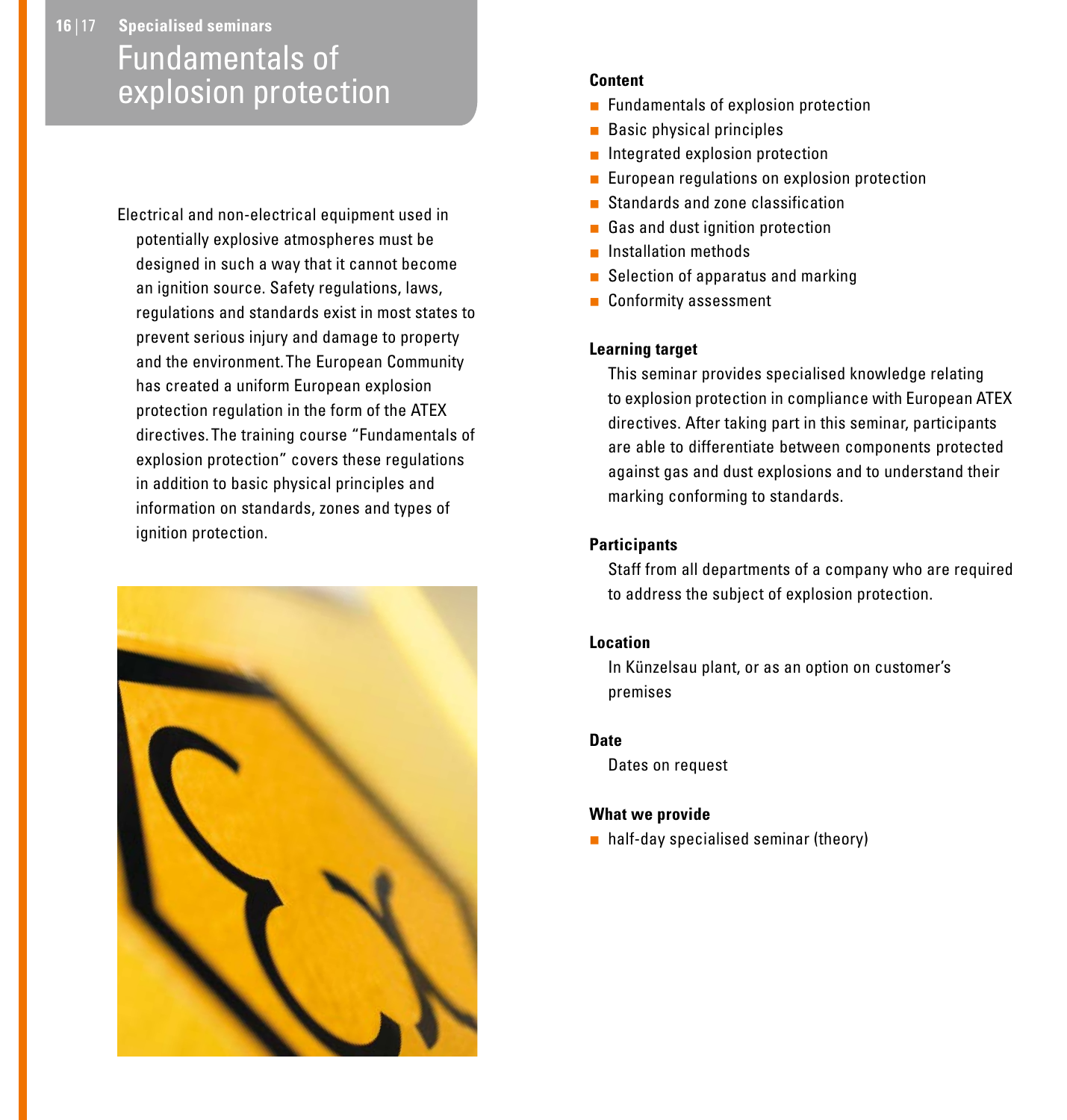### **18** | 19 **Specialised seminars** Explosion-protected hoists

In addition to technical skills, the maintenance and repair of explosion-protected apparatus requires basic knowledge on the dangers arising from explosive atmospheres and comprehension of current explosion protection directives. With nearly 100 years of experience in developing explosion-protected hoists, STAHL Crane-Systems has comprehensive experience in this field. This seminar provides instruction both on the construction of our explosion-protected products and safety-relevant components and specialised knowledge relating to explosion protection in compliance with European ATEX directives.





#### **Content**

- Construction of explosion-protected wire rope and chain hoists
- Construction of explosion-protected components
- **Maintenance and repair of hoist and travel motors**
- Temperature control for Zone 1 and Zone 21
- **Maintenance of explosion-protected panel boxes in** Ex de design
- **Maintenance and adjustment of overload devices**
- Electrical installation of hoists
- Equipotential bonding acc. to DIN VDE 0100 part 200
- General maintenance instructions

#### **Learning target**

This seminar provides specialised knowledge relating to explosion protection in compliance with European ATEX directives. After taking part, the participants are able to perform maintenance and repairs on explosion-protected hoists and components.

#### **Participants**

In-house maintenance staff with experience in the maintenance and repair of standard hoists. Previous participation in the combined wire rope and chain hoist seminar is good preparation. The number of participants is limited to 10 as small groups result in greater learning success.

#### **Location**

In Künzelsau plant, or as an option on customer's premises

#### **Date**

Dates on request

#### **What we provide**

■ 1.5 day specialised seminar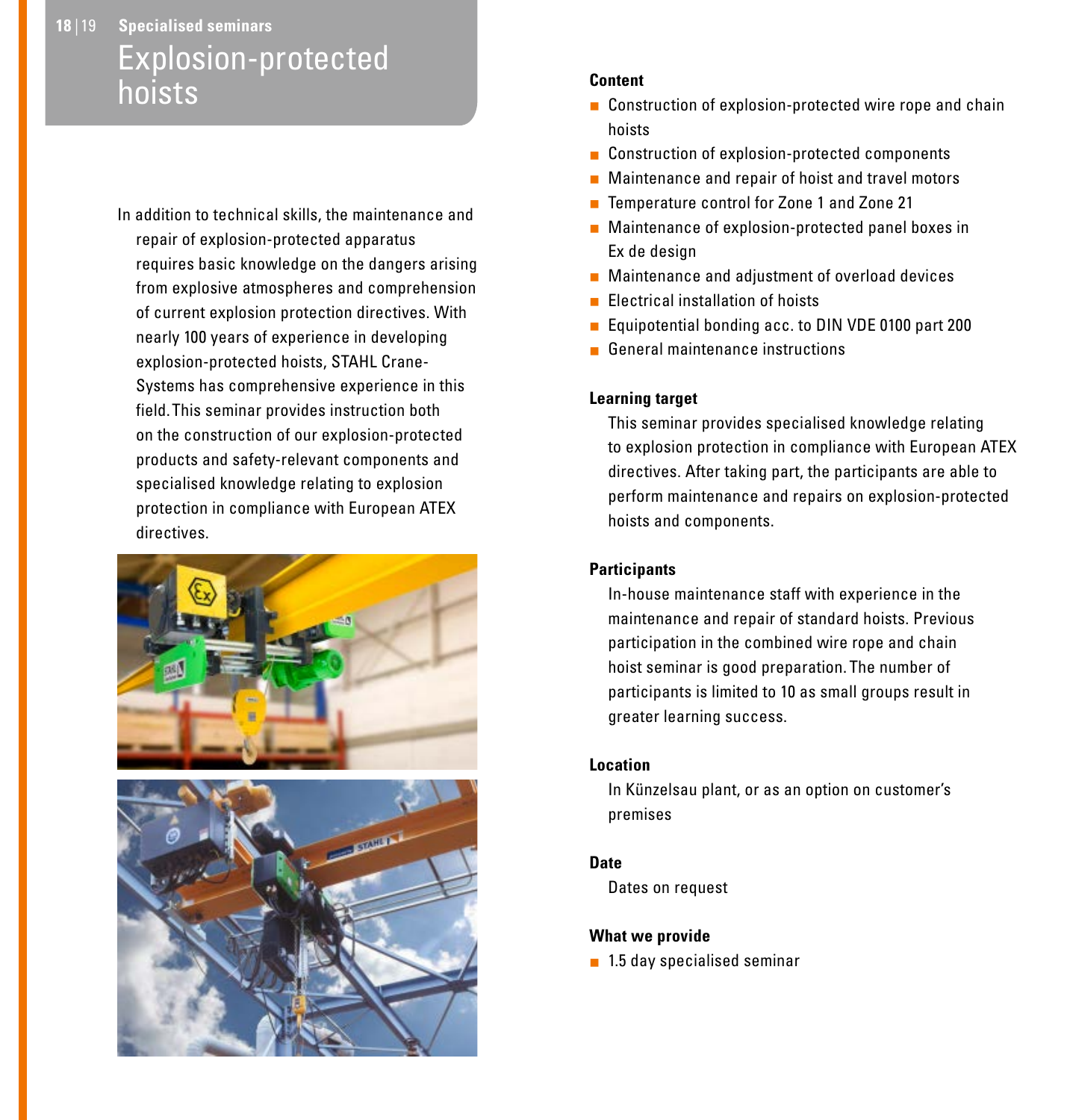### **Organisation**

#### **We**'**ll bring you up to date.**

Comprehensive knowledge of the individual products from STAHL CraneSystems and their use is a prerequisite for handling equipment correctly and to the operating company's satisfaction. We communicate specialist knowledge for the correct use, monitoring and care of your system. Our instructors guarantee professional, practice-oriented and effective training.

#### **The advantages of our seminars in the Künzelsau plant**

- **Media-assisted classrooms**
- **Communication media**
- **Driginal products**
- **Demonstration models**
- Selected additional literature
- **n** Information exchange
- Tour of the plant



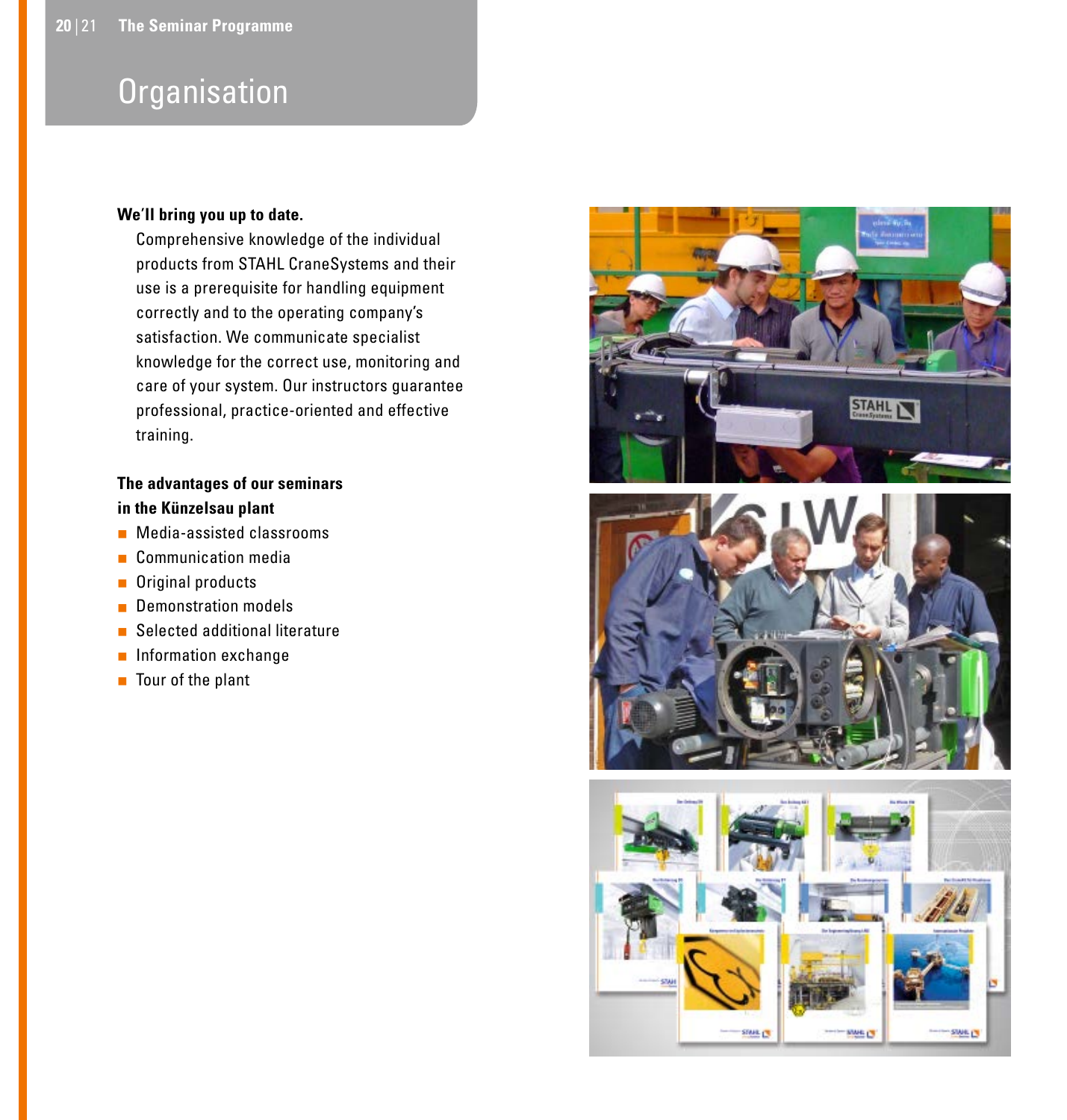### **Organisation**

#### **Registration**

Registration for the seminars must always be in writing at the latest three weeks before the seminar begins. Please appreciate that telephone registration is only a provisional reservation. After receipt of your written registration STAHL CraneSystems will send firm confirmation of your participation.

#### **Cancellations**

A seminar must always be cancelled in writing. If written cancellation is received up to 10 days before the seminar begins we will charge a handling fee of 100 Euro. If the cancellation is not received in due time or the participant does not appear on the specified date the full seminar fee will be invoiced.

#### **Seminar fees**

The fees for the individual seminars are available on request (see Contact). The seminar fee will be invoiced immediately after conclusion of the seminar. Please settle the invoice without delay and strictly net. Our General Terms of Delivery apply. Seminar fees in our training centre include snacks, refreshments, midday meals, and depending on the individual seminar one evening meal and a certificate of completion. In addition we will charge mileage for the instructor's travel and overnight expenses if the seminar should take place on the customer's premises.

#### **Hotel reservations**

Please book your hotel rooms yourself. We suggest the following hotels:

- **Hotel-Restaurant Nicklass** 74653 Ingelfingen Tel +49 7940 9101-0 Fax +49 7940 9101-99 www.haus-nicklass.de
- **Landhotel Gasthof Krone** 74635 Eschental Tel +49 7944-670 Fax +49 7944-6767 www.krone-eschental.de
- Gasthof Adler 74547 Übrigshausen Tel +49 7944-459 Fax +49 7944-9405070
- **Gasthof Adler** 74653 Künzelsau-Garnberg Tel +49 7940 9296-0 Fax +49 7940 9296-50 www.adler-kuenzelsau.de
- **Landhotel Rössle** 74676 Niedernhall Tel +49 7940 98366-0 Fax +49 7940 98366-40 www.landhotel-roessle.com

You will find directions to the hotels on their websites.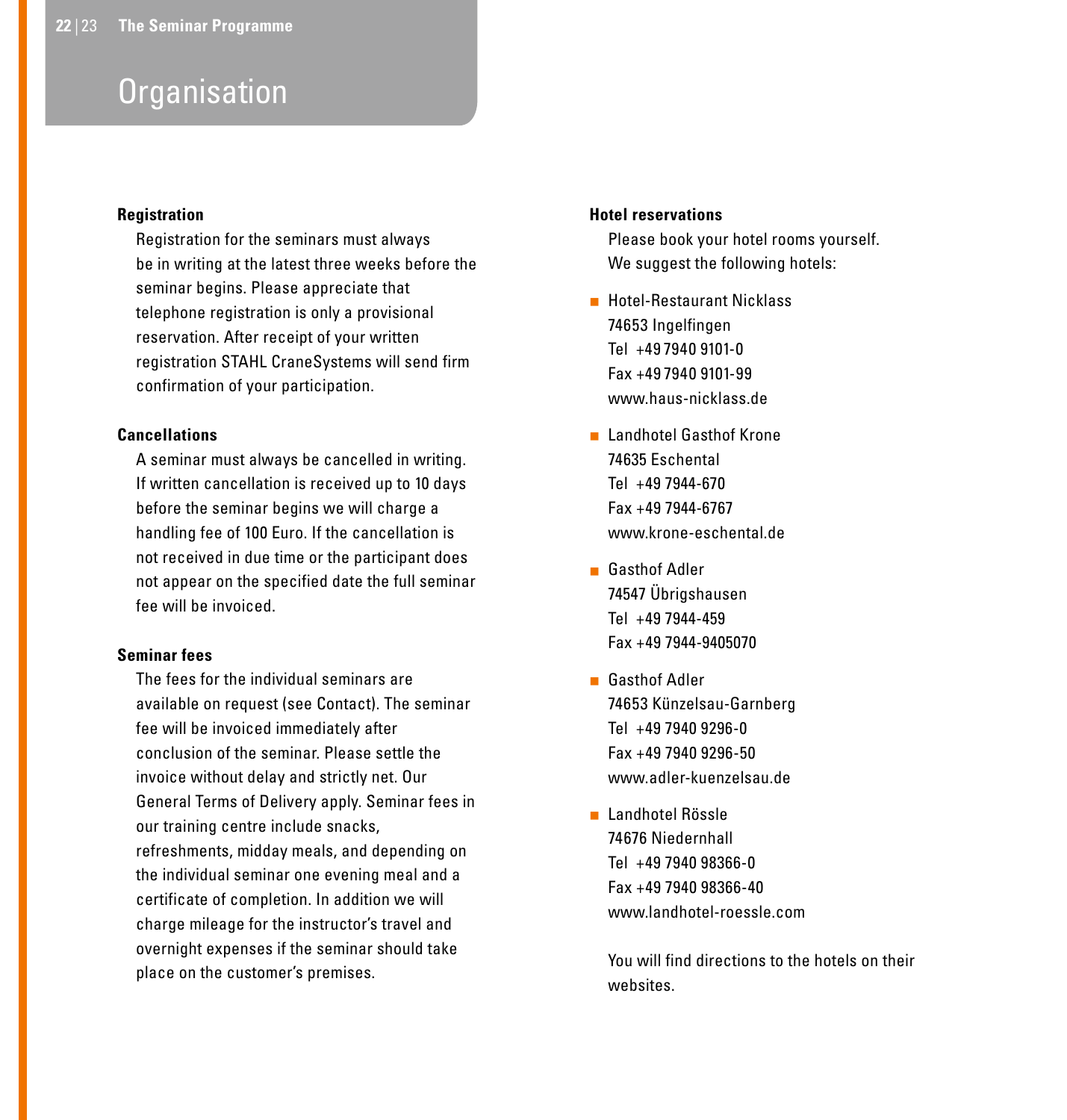### **Contact**

#### **Organisation and registration**

Petra Rückgauer Tel +49 7940 128-2354 Fax +49 7940 128-2300 petra.rueckgauer@stahlcranes.com

#### **How to find us**

Our headquarters is in the town of Künzelsau in the Hohenlohe region of South Germany. You can reach us on the A6/E50 motorway from Heilbronn or Nürnberg. Exit the motorway at Junction 42 (Kupferzell) and follow the B19 to Künzelsau. Our plant is on the outskirts of town. Drive through Künzelsau in the direction of Morsbach, "Fachhochschule". Approx. 500 m beyond the sign denoting the town limits turn left to Hofratsmühle. You will shortly see STAHL CraneSystems on the right. We look forward to your visit!

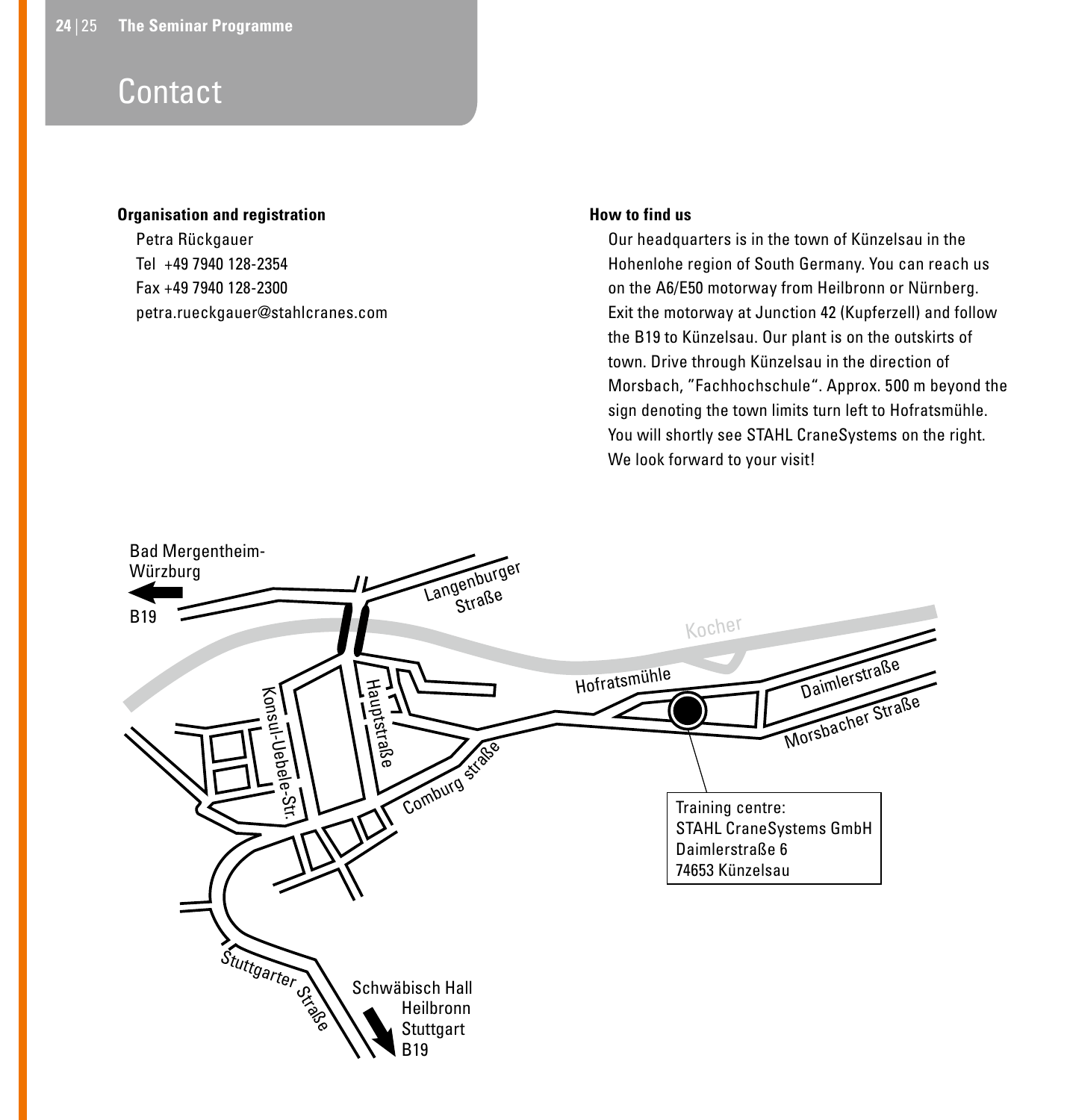Argentina Australia Austria Belgium Brazil Canada Chile **China** Columbia Croatia Czech Republic Denmark Ecuador Egypt Estonia Finland **France** Germany **Great Britain** Greece Hong Kong Hungary **India** Indonesia

Ireland Israel **Italy** Jordan Latvia Lebanon Lithuania Malaysia Mexico Netherlands Nigeria Norway Pakistan Peru Philippines Poland **Portugal** Rumania Russia

Taiwan Thailand Turkey **UAE** Uruguay **USA** Venezuela Vietnam **Singapore** Slovakia Slovenia South Africa South Korea **Spain** Sweden Syria

Sales partners **Subsidiaries**

- **infochina@stahlcranes.com China** Columbia Croatia Cyprus Czech Republic Denmark Ecuador Egypt Estonia Finland **France Germany Great Britain** Greece Hongkong Hungary **India** ■ China, Shanghai Tel +86 21 66083737, Fax +86 21 66083015
- **Indonesia I**rance, Paris Libya Lithuania Malaysia Mexico Netherlands Norway Pakistan Peru Poland **Portugal** Romania Russia **Singapore** Slovakia Slovenia South Afrika **Spain** Tel +33 1 39985060, Fax +33 1 34111818 **infofrance@stahlcranes.com**
- **Vertriebspartner Tochter Tochter Tochter Tochter Tochter Tochter Tochter Tochter Tochter Tochter Tochter Tochte**  Tel +44 1675 437280, Fax +44 1675 437281 infouk@stahlcranes.com
	- **India, Chennai**  Tel +91 44 43523955, Fax +91 44 43523957 infoindia@stahlcranes.com
	- **Portugal, Lisbon**  Tel +351 21 44471-60, Fax +351 21 44471-69 ferrometal@stahlcranes.com
- Singapore, Singapore Tel +65 6268 9228, Fax +65 6268 9618 infosingapore@stahlcranes.com
- Spain, Madrid Tel +34 91 4840865, Fax +34 91 4905143 infospain@stahlcranes.com
- **USA, Charleston, SC**  Tel +1 843 767-1951, Fax +1 843 767-4366 infous@stahlcranes.com
- **United Arab Emirates, Dubai**  Tel +971 4 8053700, Fax +971 4 8053701 infouae@stahlcranes.com